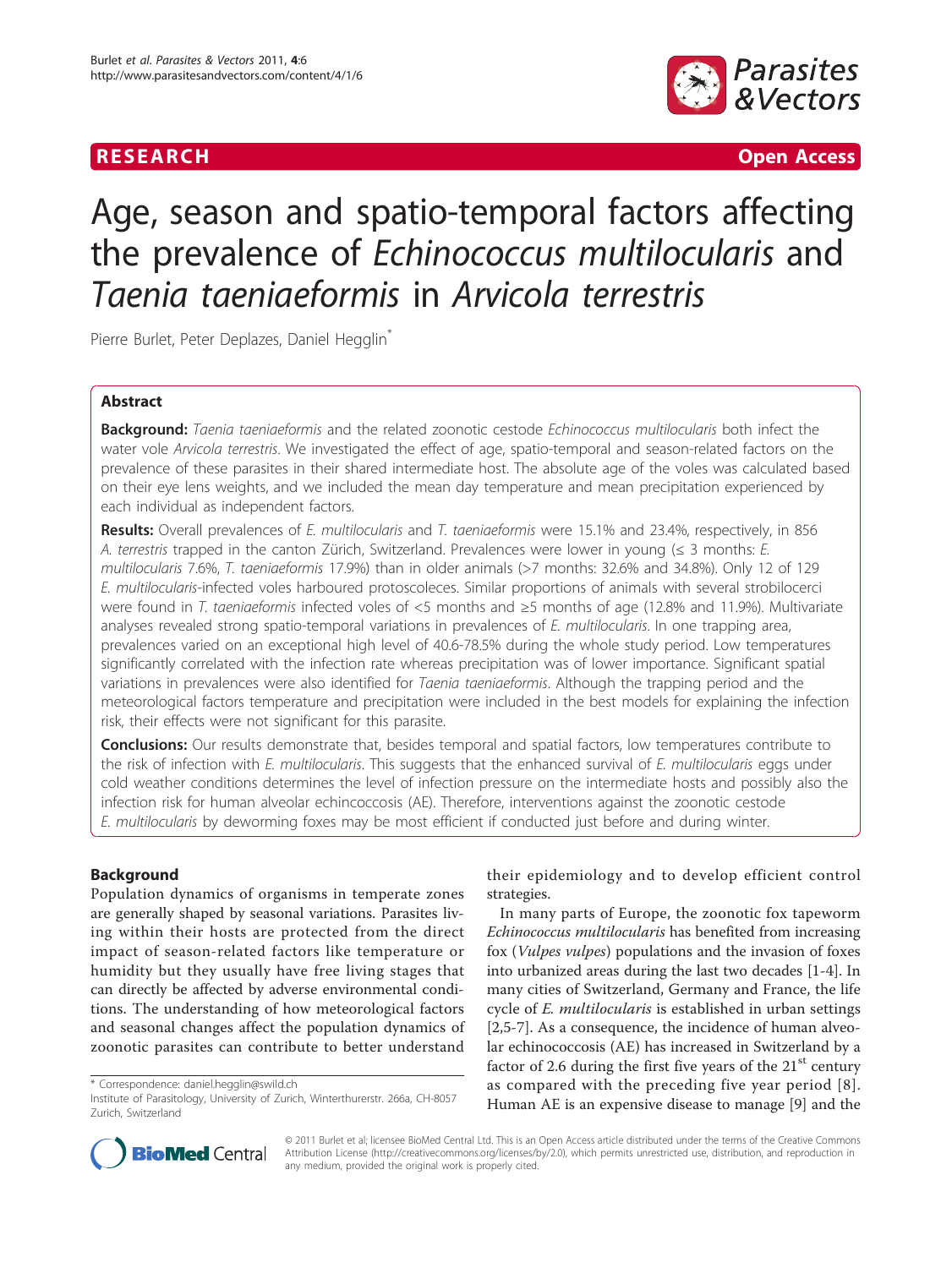<span id="page-1-0"></span>frequently life-long treatment is very demanding for the affected patients. Therefore, there is a need to better understand the factors which affect the transmission dynamics of this parasite.

In experimental studies, it has been shown that the eggs of E. multilocularis can survive several months in a cold and humid environment, which is typical for winters in central Europe, but only a few days when exposed to dry and hot conditions prevailing in summers [[10\]](#page-7-0). It therefore could be expected that E. multilocularis eggs excreted by foxes can accumulate during winter resulting in a higher infection pressure during this period compared to the rest of the year.

In Europe, the natural life cycle of E. multilocularis depends on the predator-prey relationship between foxes as the most important definitive hosts and Arvicolidae (voles), mainly the species Microtus arvalis and Arvicola terrestris, as intermediate hosts [[11](#page-7-0)]. Arvicola terrestris and M. arvalis have a short life expectancy ranging from several months to rarely over 1 year [[12](#page-7-0)]. Their population densities and structures are strongly affected by perennial cycles [[13,14](#page-7-0)] and seasonal changes. Population densities of voles are generally highest in autumn and lowest in spring when the age structure of populations is strongly shaped by a higher proportion of old animals due to reduced reproduction during winter [\[15-17](#page-7-0)]. To understand the seasonal variation in the epidemiology of  $E$ . multilocularis, it is therefore important to know to what extent different age classes of the intermediate hosts develop the infective stages (protoscoleces) for the final hosts.

We investigated the influence of temporal and spatial factors on the prevalence of E. *multilocularis* in A. terrestris, the most abundant intermediate host in the city of Zürich, Switzerland. Furthermore, we analysed how age affects the prevalence and the development of protoscoleces and whether low temperatures (as a proxy for the winter season) and high humidity correlate with infection risk. The same analyses were undertaken for Taenia taeniaeformis, another taeniid species with domestic cats as principal definitive host and A. terrestris as a frequent intermediate host. Eggs of Taenia species have a similar resistance to freezing [\[18\]](#page-7-0) and desiccation [[19\]](#page-7-0) as those of E. multilocularis, suggesting similarities concerning seasonal variations in the infection pressure on intermediate hosts.

#### Materials and methods

# Study area and animals

The study was conducted in the periphery of the city of Zurich, Switzerland, and in the nearby municipality of Rifferswil (Figure 1). From March 2007 to June 2008, a total of 856 A. terrestris, 252 animals in Zurich and 604 in Rifferswil, were collected. These animals were not



trapped for the purpose of this study but rather in the framework of a continuous control program to avoid agricultural damages on grassland areas. Field workers used unbaited Topcat traps (Topcat GmBH, L'Auberson; Switzerland) and tongue traps (Hauptner Instrumente GmbH, Dietlikon, Switzerland), which were placed in vole galleries.

The voles were either dissected immediately after trapping or stored in a chest freezer at a constant temperature of -20°C prior to dissection. Careful examination was performed at the opening of thoracic and peritoneal cavities, and organs, in particular the liver, were attentively examined for lesions. Metacestodes were collected and identified after morphological characteristics. Taenia taeniaeformis was determined by counting all lucent, round-shaped vesicles of 3-10 mm size. All other lesions with a diameter of > 3 mm were cut into small pieces and investigated for the presence of protoscoleces of E. multilocularis. If protoscoleces were present, the metacestode material was squashed in a sieve with 1 mm mesh size and washed with PBS. Protoscoleces were counted under a binocular microscope in a petri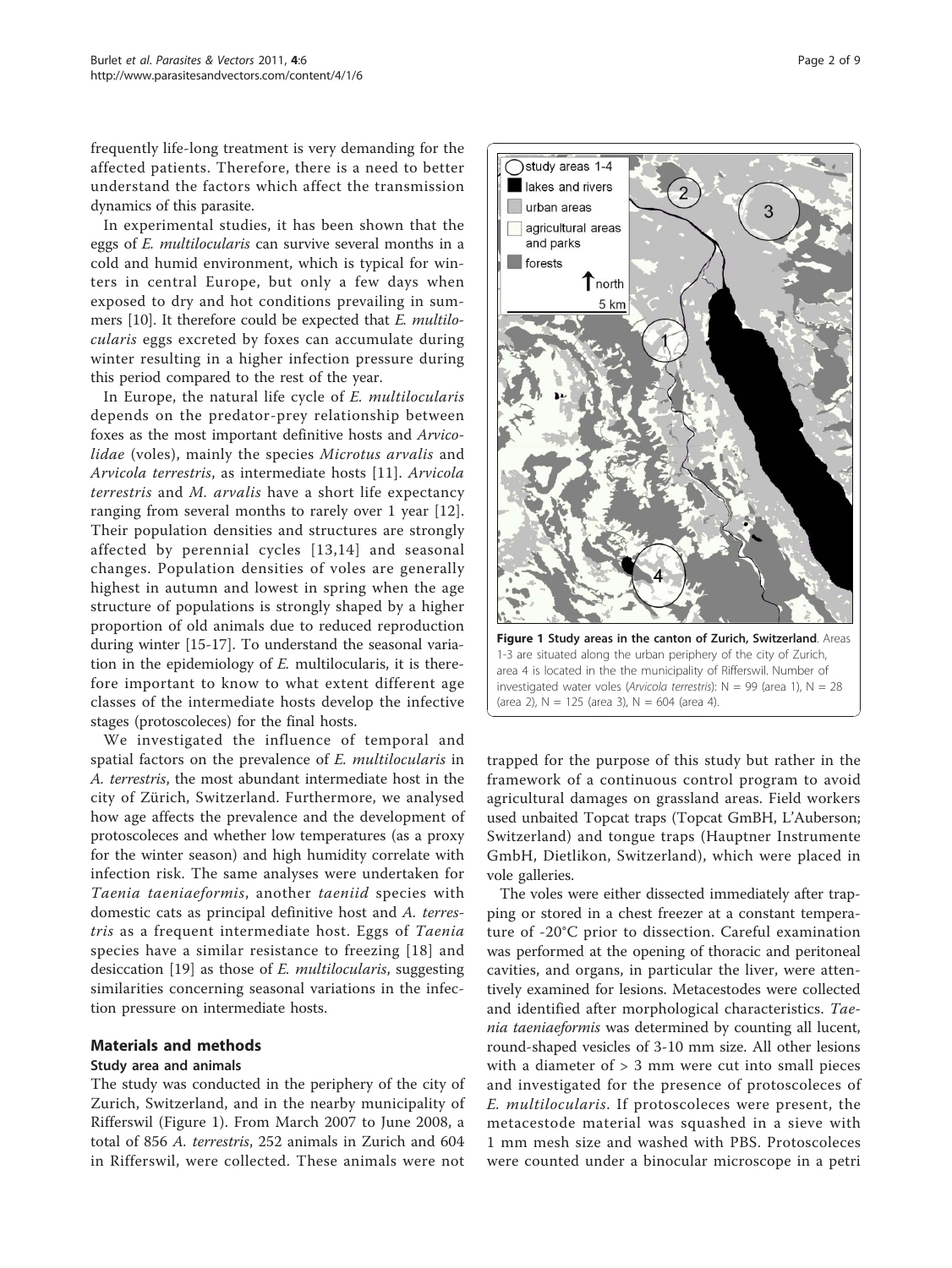dish. If more than 100 protoscoleces were present, 3 diluted subsamples of 100 μl were counted microscopically and the total number was calculated. Visually unidentifiable lesions were further investigated after proteinase K digestion by a PCR specific for E. multilocularis [\[20](#page-7-0)].

#### Age determination of rodents

The absolute age was calculated by measuring the weight of dry crystalline lenses [[21](#page-7-0),[22](#page-7-0)] according to Burlet et al. [[23\]](#page-7-0). In short, after dissection, eyes were put directly into formalin (10%) for fixation over a period of 4 weeks. Lenses were then removed from the eye, airdried at +80°C over a period of 48 hours and immediately weighted. The age of individual voles was calculated by the formula  $x=e^{\frac{\gamma-1.858}{1.202}}$  $\frac{1.858}{.202}$ , where x is the age in months and  $y$  the eye lens weight in mg. As freezing

increases lens weights of A. terrestris by 3.3%, lens weights of frozen lenses were divided by 1.033 to obtain a correct age estimate [\[23\]](#page-7-0).

# Determination of seasonal and climatic factors

The date of birth of each vole was calculated based on its age and trapping day. To analyse the influence of meteorological factors, the means of day temperature (measured 5 cm above ground) and of precipitation experienced by each individual was calculated (data source: Swiss Meteorological Institute MeteoSwiss; weather station Zürich Fluntern, 8°34'/47°23').

# Statistical analyses

Prevalences of E. multilocularis and T. taeniaeformis were analysed using logistic regression models. The variables age (age of individuals expressed in months), period (time when an individual was trapped: March - June 2007, July - October 2007, November 2007 - February 2008, March - June 2008), area (trapping areas 1-4, Figure [1\)](#page-1-0), mean day temperature [°C] and mean precipitation per day of living [mm] were selected as independent variables for the modelling procedure.

Models were fitted using all possible combinations of the selected predictor variables. Best models were selected using Akaike's information criterion (AIC, [\[24](#page-7-0)]) corrected for small samples sizes. Only models with ΔAICc < 2 compared to the model with the lowest AICc were selected. Akaike model weights were calculated [[25](#page-7-0)] to determine the degree by which a model was supported by the data.

Logistic regressions were calculated using SPSS 17.0 [[24](#page-7-0)]. Maximum likelihood estimate of k was used to calculate the degree of overdispersion of the number of protoscoleces in infected rodents. This parameter of negative binomial distribution tends towards 0 with increasing accumulation of parasites [[26](#page-8-0)].

#### Results

Age determination revealed strong shifts in the age structure of the A. terrestris population over time (Figure [2](#page-3-0)). During the first period (March-June 2007) the portion of animals older than 5 months (48.6%, CI 95% 36.9%-60.6%) was significantly higher than in the same period one year later (March-June 2008: 26.8%, 21.7%-32.5%). Mean day temperatures per month during the second year of the study (July 07 - June 08) were consistently (unless August 2007 and May 2008) higher than during the preceding year (in average 2.0°C).

Liver lesions were observed in 270 of 856 dissected A. terrestris (31.5%, CI 95% 28.4%-34.8%). The overall prevalence rate of E. multilocularis was 15.1% (12.7%- 17.6%), and protoscoleces were found in 12 animals corresponding to 1.4% (0.7%-2.4%) of all studied animals or 9.3% (4.9%-15.7%) of the E. multilocularis-positive animals. Animals older than 7 months were more than 4-times more frequently infected than animals  $\leq$  3 months. Furthermore, none of the animals under 3 months of age harboured protoscoleces (Table [1](#page-3-0)), and the youngest animal with protoscoleces was 3.2 months of age. In 10 animals the protoscolex burden was determined. The maximum likelihood estimate of  $k = 0.16$ indicates a heavily overdispersed protoscolex burden. Four animals (40%) harboured between 61 and 568 protoscoleces (together 1057 protoscoleces), representing 0.2% of the total number, five animals had between 2492 and 67'550 protoscoleces, and the extrapolated number of protoscoleces was 451'540 in one animal, representing 73.8% of this parasite stage identified in this study. However, no relation between age and the number of protoscoleces was identified (Spearman R =  $-0.52$ ,  $p = 0.12$ ; Figure [3\)](#page-4-0).

The overall prevalence of T. taeniaeformis was 23.4% (20.6%-26.3%). Animals older than 5 months were roughly 2-times more frequently infected than animals ≤ 3 months (Table [1](#page-3-0)). Most infected animals harboured one T. taeniaeformis strobilocercus but 25 out of 200 infected animals had 2-10 strobilocerci (Figure [3\)](#page-4-0). The proportion of multiple infections was not dependent on the age of the animals (Spearman  $R = 0.02$ ,  $p = 0.82$ ): Seventeen of 133 (12.8%) infected animals of <5 months of age and 8 of 67 (11.9%) infected animals of  $\geq$  5 months of age had more than one strobilocercus. In total, five of the ten animals with known E. multilocularis protoscoleces burden were simultaneously infected with *T. taeniaeformis*, which is a significant higher proportion than expected by chance (Actus randomization test, p<0.05). Three of these five animals harboured 2, 8 and 10 strobilocerci and, interestingly, the animal with 10 strobilocerci also had the highest protoscoleces burden. In addition, 1.9% (1.1%-3.0%) of all animals were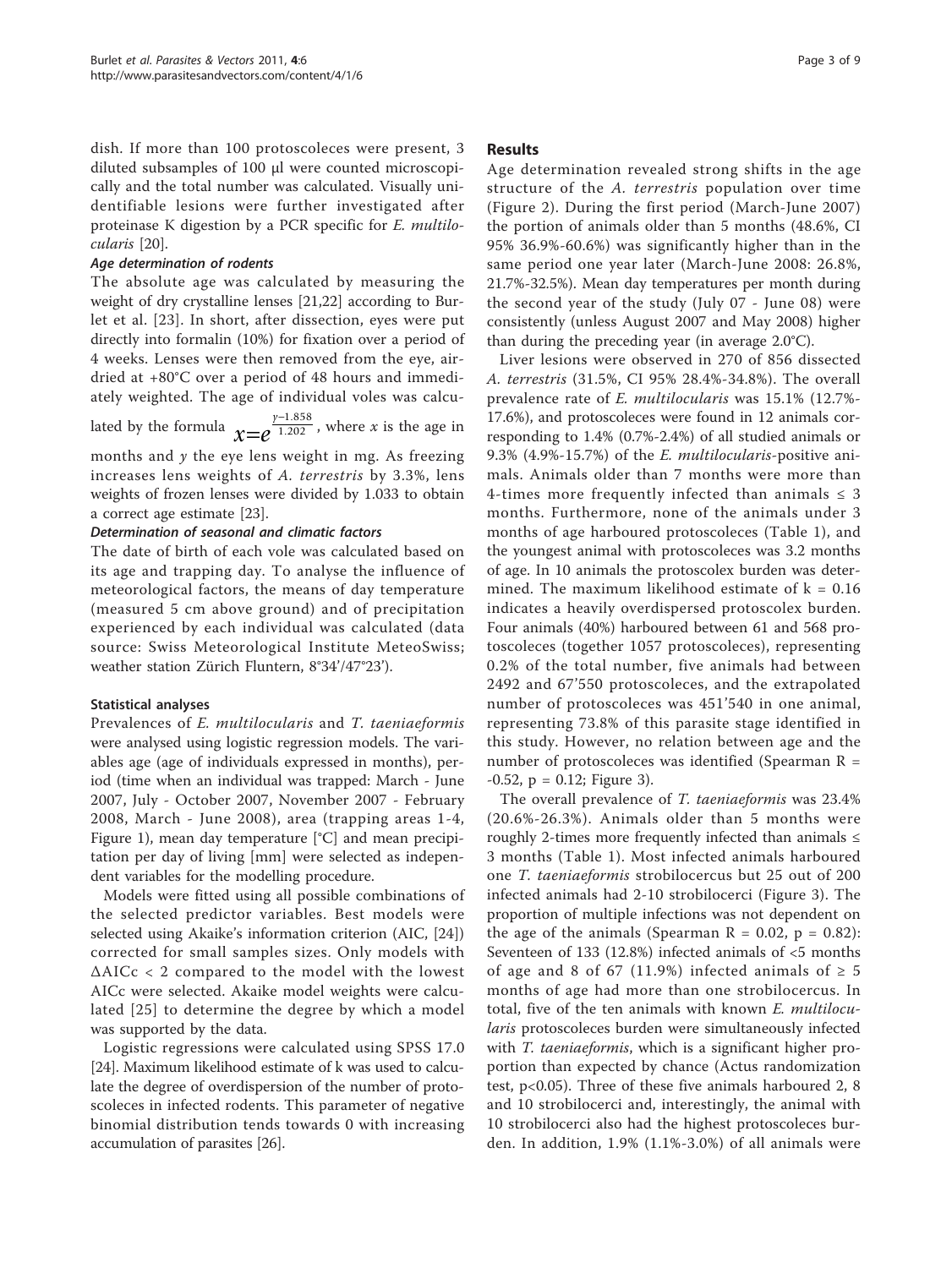<span id="page-3-0"></span>

infected with T. crassiceps. Scoleces of this species were mostly found in subcutaneous cysts but also pleural cavities.

The model selection procedure for E. multilocularis infections revealed two best models (ΔAICc < 2; Table [2](#page-4-0)), containing 'age', 'period', 'area', 'mean day temperature' and 'mean precipitation' as factors for explaining the prevalence (Table [3](#page-5-0)). Prevalence rates of E. multilocularis differed strongly between the four trapping areas (Figure [4a](#page-6-0)) and ranged between 11.2% (95% CI 12.7-27.2, area 3) and 60.7% (CI 40.6-78.5%, area 2). Furthermore, low temperatures significantly increased the infection risk (Table [3](#page-5-0)). The second best model suggests that higher precipitation is associated with a higher infection risk but this effect was not significant (Table [3](#page-5-0)).

The model selection procedure for T. taeniaeformis revealed 4 best models (ΔAICc < 2; Table [2](#page-4-0)) which include the factors 'age', 'period', 'area', 'mean day temperature' and 'mean precipitation' as factors explaining parasite prevalence (Table [3](#page-5-0)). In animals with ages of 5 months or higher, the prevalence was significantly higher than in juvenile animals (Table 1), and prevalences were lower in area 1 than in area 4 (Table [3](#page-5-0) and Figure [4b](#page-6-0)). Although each of the three factors 'period', 'mean temperature' and 'mean precipitation' entered one of the four best models, the 95% confidence intervals of

the odds ratios strongly overlapped the value 1 for all three factors.

# **Discussion**

#### Prevalence of E. multilocularis

This study shows that the transmission dynamics of the two taeniid species E. multilocularis and T. taeniaeformis are significantly affected by spatial factors. The prevalence rates of E. multilocularis in A. terrestris were significantly higher (95% CI: 40.6-78.5%) in one study area as compared to the others and surpassed, to our knowledge, the highest ever reported prevalence of 39% in intermediate hosts in Central Europe [\[27](#page-8-0)]. This finding confirms the occurrence of micro-foci [[28-30\]](#page-8-0) with exceptional high E. multilocularis infection pressure in densely populated areas and possibly reflects the high fox densities in urban and periurban areas [\[2,3](#page-7-0)[,31\]](#page-8-0).

Transmission dynamics of the two investigated taeniid species can be affected by various host-related factors. In addition to the densities of final (foxes for E. multilocularis and domestic cats for T. taeniaeformis) and intermediate hosts [\[32](#page-8-0)-[34](#page-8-0)], the predation activity of final hosts [[17](#page-7-0),[35](#page-8-0)] can play an important role in transmission [[7](#page-7-0),[36](#page-8-0)]. Furthermore, temporal fluctuations of prevalences can origin from shifts in the age structure of populations [[37\]](#page-8-0). Once a metacestode has established, it can be detected for the

Table 1 Prevalence rates of taeniid infections in trapped Arvicola terrestris of different age classes

| age class in months (N animals) | $\leq$ 3 (N = 436)    | $>3-5$ (N = 227)  | $>5-7$ (N = 101) | $>7 (N = 92)$         |  |  |
|---------------------------------|-----------------------|-------------------|------------------|-----------------------|--|--|
| E. multilocularis               | $7.6$ $(5.3-10.5)$    | 19.4 (14.5-25.1)  | 21.8 (14.2-31.1) | 32.6 (23.2-43.2)      |  |  |
| E. multilocularis protoscoleces | $0.0 \quad (0.0-0.7)$ | $1.3$ $(0.3-3.8)$ | $3.0(0.6-8.4)$   | $6.5$ $(2.4-13.7)$    |  |  |
| T. taeniaeformis                | 17.9 (14.4-21.8)      | 24.2 (18.8-30.3)  | 34.7 (25.5-44.8) | 34.8 (25.1-45.4)      |  |  |
| T. crassiceps                   | $0.9$ $(0.3-2.3)$     | $2.6$ $(1.0-5.7)$ | $5.0(1.6-11.2)$  | $0.0 \quad (0.0-3.2)$ |  |  |

95% confidence intervals are shown in brackets (N total = 856).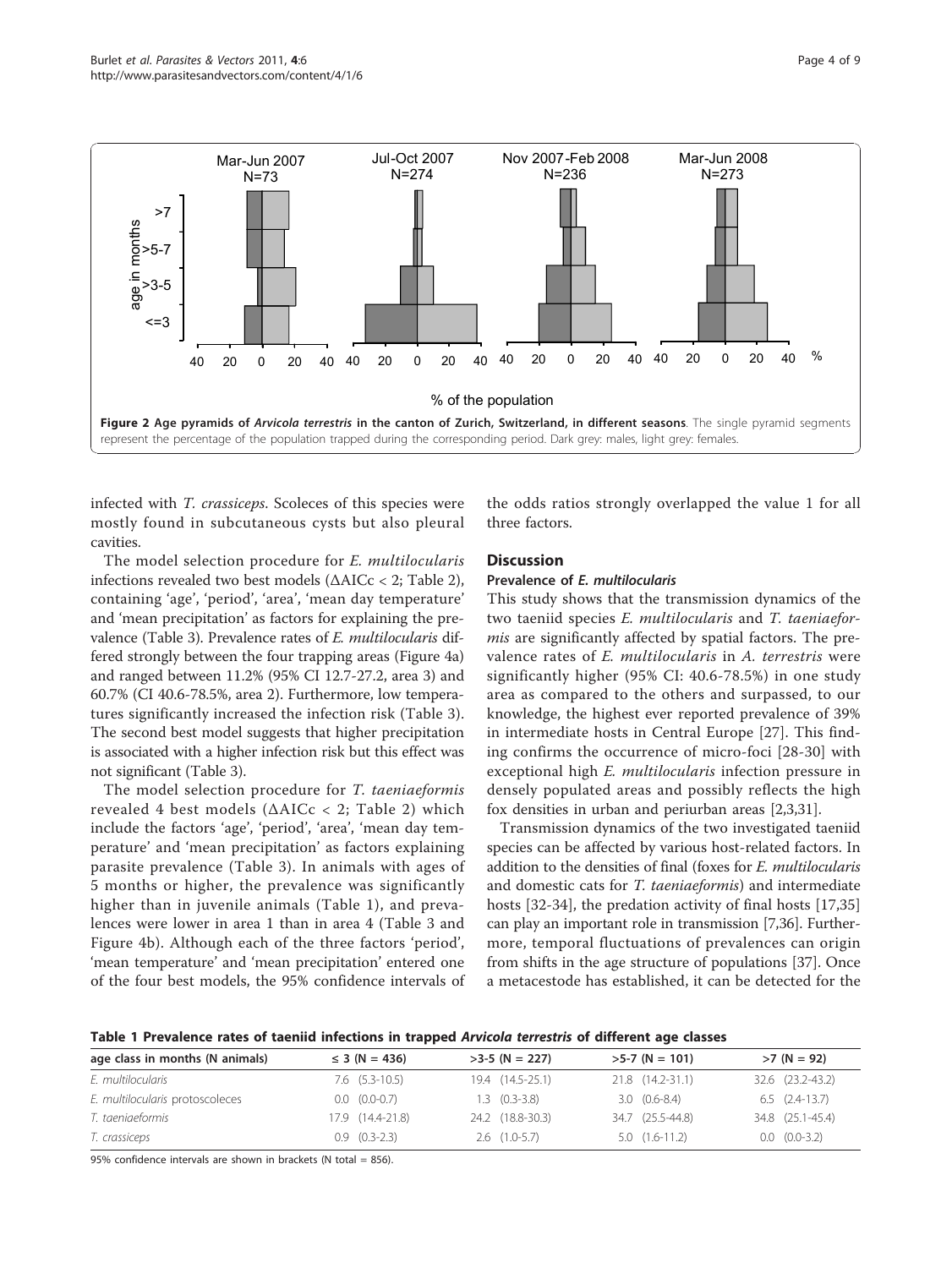<span id="page-4-0"></span>

rest of the rodent's life. Therefore, infections accumulate with increasing age in single vole generations and prevalences increase. In previous studies done in Zurich and the city of Geneva, E. multilocularis prevalences were 10.7 and 9.2%, in adult voles respectively, and 1.3% in subadults and juveniles [\[20](#page-7-0)[,38](#page-8-0)]. In this study, we also recorded a higher prevalence in adult voles. Furthermore, we documented an increase of prevalence rates over several age classes (Table [1](#page-3-0)).

The age structure of voles is closely related to seasonal factors. In early spring, old animals predominate as reproduction is low in winter [\[16](#page-7-0),[17,](#page-7-0)[37](#page-8-0)]. Nevertheless, season-related age structure can vary considerably from year to year, as shown by our data with a higher proportion of old overwintering voles in spring 2007 (Figure [2](#page-3-0)) after an extraordinary mild winter [[39,40](#page-8-0)]. As age strongly affects parasite prevalence, such temporal variations in the age structure over years can hamper the detection of seasonal variation in the infection pressure.

As shown in this study, the determination of the absolute age of intermediate hosts can help to overcome such methodological limitations. Based on this data, it was possible to calculate for each individual rodent to which temperatures it was exposed during its live. Hence, it could be demonstrated that low day temperatures typical for the winter season correlate with a

| Table 2 Factors affecting prevalences of Echinococcus multilocularis and Taenia taeniaeformis |  |
|-----------------------------------------------------------------------------------------------|--|
|-----------------------------------------------------------------------------------------------|--|

| factors included in best models                             | <b>AICc</b> | <b>AAICc</b> | AICc weight |  |  |  |  |  |  |
|-------------------------------------------------------------|-------------|--------------|-------------|--|--|--|--|--|--|
| a)E. multilocularis*:                                       |             |              |             |  |  |  |  |  |  |
| age, period, area, mean day temperature                     | $-244.04$   |              | 0.57        |  |  |  |  |  |  |
| age, period, area, mean day temperature, mean precipitation | $-243.45$   | 0.59         | 0.43        |  |  |  |  |  |  |
| b)T. taeniaeformis**:                                       |             |              |             |  |  |  |  |  |  |
| age, area                                                   | 51.08       | 0.00         | 0.42        |  |  |  |  |  |  |
| age, area, mean day temperature                             | 52.22       | 1.14         | 0.24        |  |  |  |  |  |  |
| age, area, period, mean day temperature                     | 52.75       | 1.67         | 0.18        |  |  |  |  |  |  |
| age, area, mean precipitation                               | 52.94       | 1.87         | 0.16        |  |  |  |  |  |  |
|                                                             |             |              |             |  |  |  |  |  |  |

 $*$  Null model AICc = -131.22.

 $**$  Null model AICc = 83.73.

All factors are shown that were included in the best models ( $\triangle$ AICc<2, N = 856).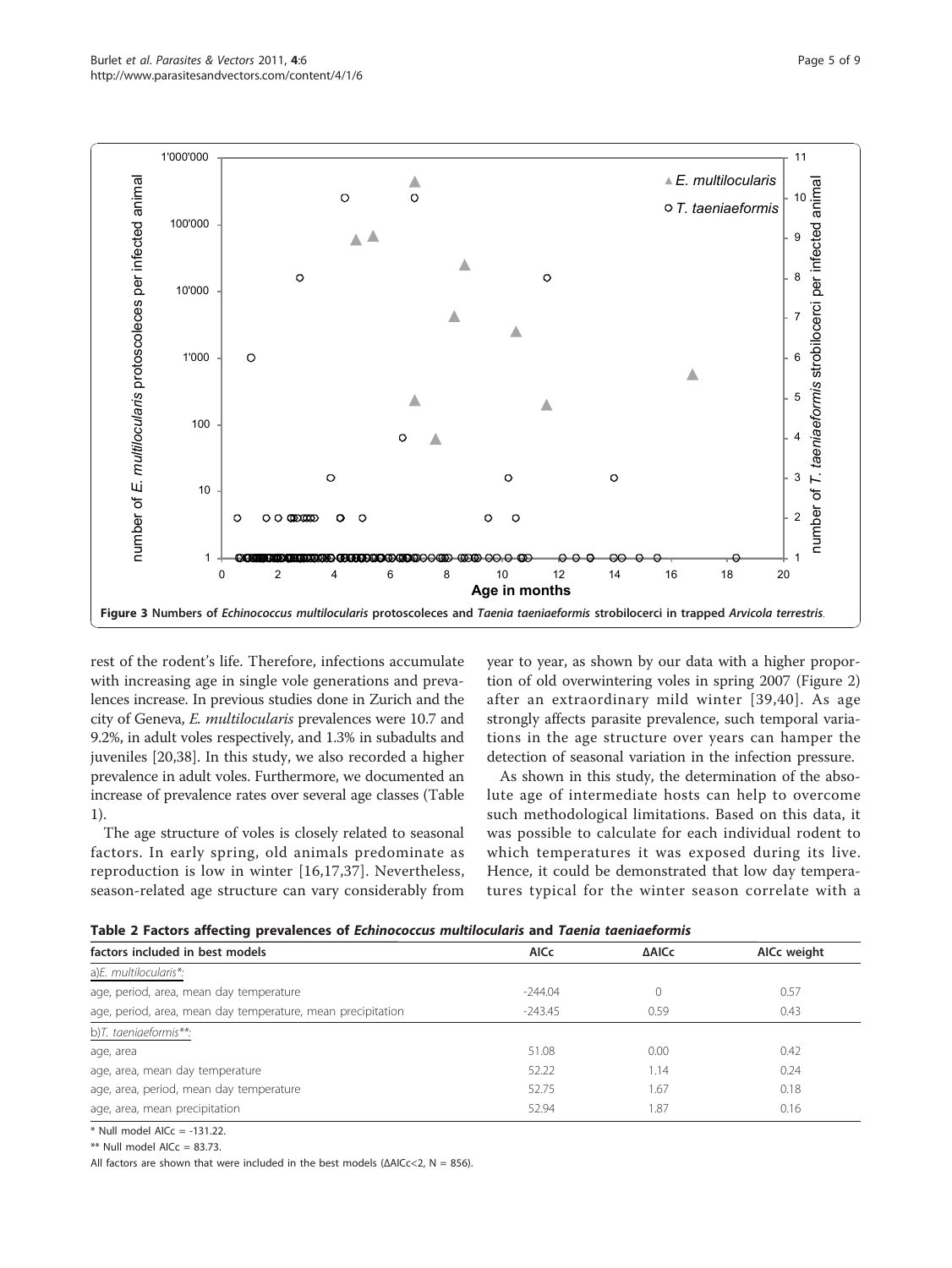|                           | E. multilocularis |                          |           |                            | T. taeniaeformis strobilocerci |                          |           |                            |           |                            |           |                            |
|---------------------------|-------------------|--------------------------|-----------|----------------------------|--------------------------------|--------------------------|-----------|----------------------------|-----------|----------------------------|-----------|----------------------------|
|                           |                   | best model               |           | 2 <sup>nd</sup> best model |                                | best model               |           | 2 <sup>nd</sup> best model |           | 3 <sup>rd</sup> best model |           | 4 <sup>th</sup> best model |
| <b>Model factors</b>      | <b>OR</b>         | 95% CI                   | <b>OR</b> | 95% CI                     | <b>OR</b>                      | 95% CI                   | <b>OR</b> | 95% CI                     | <b>OR</b> | 95% CI                     | <b>OR</b> | 95% CI                     |
| Age                       | 1.13              | 1.06-1.20                | 1.13      | 1.06-1.20                  | 1.13                           | 1.08-1.20                | 1.13      | 1.07-1.20                  | 1.13      | $1.07 - 1.20$              | 1.13      | $1.07 - 1.20$              |
| Period                    |                   |                          |           |                            |                                |                          |           |                            |           |                            |           |                            |
| -Mar-Jun 07 vs Mar-Jun08  | 3.92              | 1.96-7.81                | 3.58      | 1.83-6.98                  |                                |                          |           |                            | 0.88      | $0.47 - 1.65$              |           |                            |
| -Jul-Oct 07 vs Mar-Jun08  | 1.70              | $0.75 - 3.89$            | 1.70      | $0.75 - 3.83$              |                                |                          |           |                            | 0.95      | $0.63 - 1.45$              |           |                            |
| -Nov07-Feb08 vs Mar-Jun08 | 1.83              | $1.07 - 3.14$            | 1.70      | 1.01-2.85                  |                                |                          |           |                            | 1.05      | $0.69 - 1.58$              |           |                            |
| Area                      |                   |                          |           |                            |                                |                          |           |                            |           |                            |           |                            |
| -Area 1 vs 4              | 1.54              | $0.85 - 2.80$            | 1.55      | $0.86 - 2.81$              | 0.51                           | $0.28 - 0.92$            | 0.51      | $0.28 - 0.91$              | 0.53      | $0.29 - 0.71$              | 0.51      | $0.28 - 0.91$              |
| -Area 2 vs 4              | 8.60              | 3.60-20.50               | 8.63      | 3.61-20.66                 | 1.05                           | $0.45 - 2.46$            | 1.09      | $0.46 - 2.55$              | 1.07      | $0.45 - 2.51$              | 1.06      | $0.45 - 2.48$              |
| $-Area$ $3$ $vs$ $4$      | 0.94              | $0.49 - 1.81$            | 0.94      | $0.48 - 1.80$              | 0.47                           | $0.27 - 0.80$            | 0.49      | $0.29 - 0.86$              | 0.48      | $0.28 - 0.82$              | 0.47      | $0.28 - 0.82$              |
| Mean day temperature      | 0.90              | $0.84 - 0.96$            | 0.92      | $0.87 - 0.97$              |                                |                          | 0.99      | $0.96 - 1.02$              |           |                            |           |                            |
| Mean precipitation        |                   |                          | 1.13      | $0.90 - 1.43$              |                                |                          |           |                            |           |                            | 0.98      | $0.88 - 1.09$              |
| Constant                  | 0.09              | $\overline{\phantom{a}}$ | 0.11      | $\overline{\phantom{a}}$   | 0.22                           | $\overline{\phantom{a}}$ | 0.26      | $\overline{\phantom{a}}$   | 0.22      | $\overline{\phantom{a}}$   | 0.24      | $\overline{a}$             |

<span id="page-5-0"></span>Table 3 Odds ratios of factors explaining prevalences of Echinococcus multilocularis and Taenia taeniaeformis in Arvicola terrestris

Shown are all odds ratios (OR) and 95% confidence intervals (95%CI) for the factors of the best models (ΔAICc < 2, N = 856).

higher infection rate. Absolute age estimates were also considered in the only study we are aware of that also described a clear season-related infection pattern of E. multilocularis [[37](#page-8-0)]. As in our study for A. terrestris, seasonal patterns of infection were found for M. arvalis with highest prevalences of *E. multilocularis* in spring in old over-wintered animals which had acquired their infections in winter (from October to April).

Staubach et al. [[41](#page-8-0)] demonstrated that *E. multilocu*laris-infected foxes are more frequently found in areas with high soil moisture. Correspondingly, our second best model explaining the prevalence of E. multilocularis in A. terrestris included the factor precipitation. However, the effect size of this factor alone was too small to demonstrate a clear relationship with the infection risk. Soil moisture is not only affected by precipitation but also by many other factors (e.g. temperature, vegetation growth and sun exposition [Hagan 1955]) and a direct measure of soil moisture could be a better predictor than the amount of precipitation to explain the infection pressure.

The fact that living during periods with low temperatures contributed significantly to the infection risk with E. multilocularis underlines the epidemiological relevance of the experimental study of Veit and colleagues [[10\]](#page-7-0) showing that *E. multilocularis* eggs survive for months under cold conditions but die within a few hot and dry days. Another aspect that possibly contributes to seasonal patterns in the parasite's transmission dynamics is a seasonal pattern of the predation on A. terrestris and other rodents by foxes [[7,17,](#page-7-0)[36](#page-8-0)]. These studies revealed higher predation rates in autumn with a larger availability of voles than in spring, when rodent density are generally considerably lower [\[7,](#page-7-0)[42](#page-8-0)].

The higher consumption possibly explains higher prevalence rates in foxes during winter months as revealed by several studies in high endemic areas [\[43,44\]](#page-8-0) and consequently, a higher contamination of the environment with *E. multilocularis* eggs.

The presence of protoscoleces was clearly related to the age of the investigated animals. The low number of animals with protoscoleces made it impossible to perform multivariable analyses in order to investigate seasonal effects on the prevalence of protoscoleces harbouring animals. However, it is expected that season-related changes in the age structure of the intermediate host population cause that there is a higher proportion of animals harbouring protoscoleces during winter and early spring, before the start of reproduction. This does not necessarily mean that foxes are exposed to a higher infection pressure during this period, as absolute density of voles and predation on rodents by foxes is considerably lower during spring and early summer [\[17](#page-7-0)[,36,45\]](#page-8-0).

#### Prevalences of T. taeniaeformis

Similar to E. multilocularis, T. taeniaeformis causes lifelong infections in intermediate hosts and is more prevalent in older animals [[20](#page-7-0)[,38,46-48](#page-8-0)]. Furthermore, eggs of different taeniid species have a similar resistance to environmental conditions as those of E. multilocularis [\[10,19](#page-7-0)]. Accordingly, two other studies reported higher prevalence rates in overwintered intermediate hosts [[15,](#page-7-0)[47\]](#page-8-0). In contrast, we found no clear association of low temperatures and high precipitation with higher prevalence rates of T. taeniaeformis. The eggs of this parasite might be less sensitive to hot and dry weather condition due to the special defecation behavior of domestic cats which usually burry their droppings into loose soil where taeniid eggs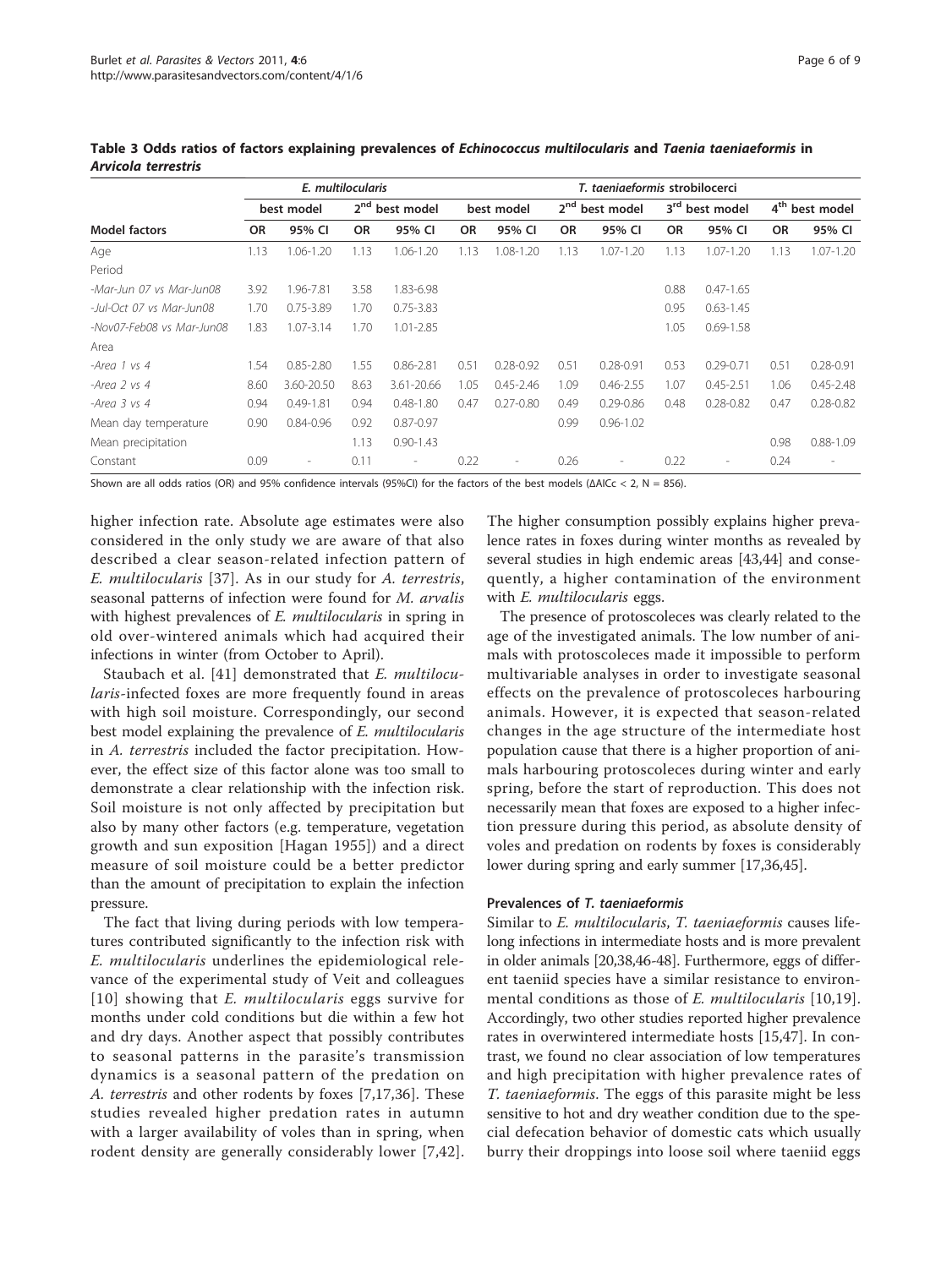<span id="page-6-0"></span>

are less exposed to adverse weather conditions. Further, the loose ground of the burrows of A. terrestris could be a good substrate for cats to defecate.

Contrary to Reperant and colleagues [[38](#page-8-0)], we found significant spatial variations in the prevalence of T. taeniaeformis. However, in contrast to Le Pesteur [[15\]](#page-7-0), the observed pattern did not correspond to the spatial variation of E. multilocularis prevalence rates. Probably, these different spatial patterns are caused by

different distributions of fox and cat densities. Interestingly, the lowest prevalence rates for T. taeniaeformis were found in an area (area 1) where many people walk their dogs and this might contribute to a lower presence of domestic cats.

Although 23% of all investigated animals were infected with T. taeniaeformis, only 13% of these 200 animals harbored more than one strobilocercus. Furthermore, increasing age was not linked to a higher amount of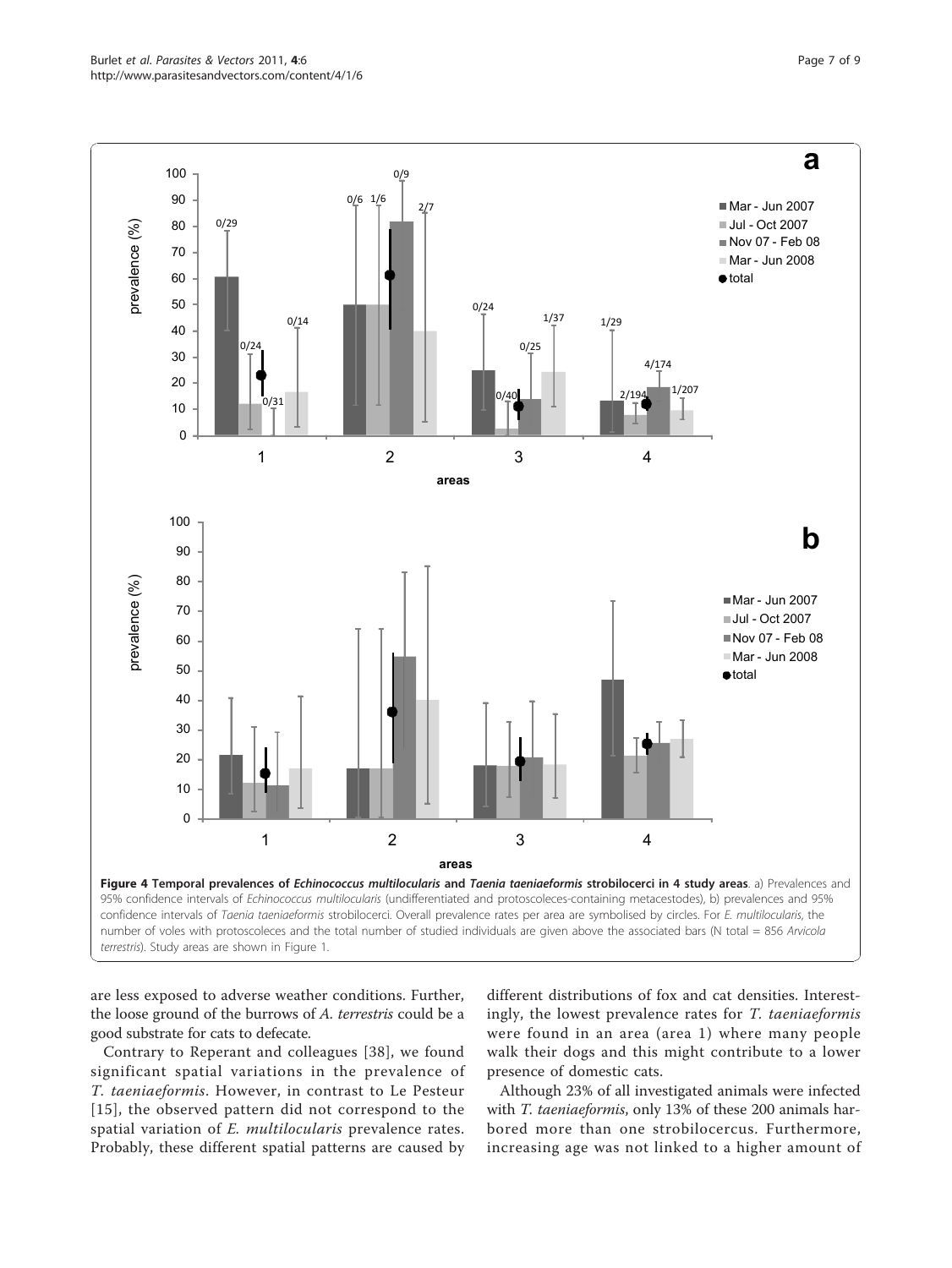<span id="page-7-0"></span>animals with more than one strobilocercus and the prevalences were similar in animals >7 months and those of  $5$  to  $\leq$  7 months (Table [1\)](#page-3-0). This parasite has not a proliferative growth like *E. multilocularis* [[49](#page-8-0)] and it is unlikely that it caused an increase of the mortality of infected intermediate hosts which could explain such an asymptotic increase of prevalence along the age classes. Possibly T. taeniaeformis was hyperendemic in A. terrestris and regulated by a concomitant immunity. Such regulations have been demonstrated with experimental T. taeniaeformis infections of rats [[50,51](#page-8-0)] and by epidemiological investigations of sheep and goats infected with T. hydatigena [\[52\]](#page-8-0). Interestingly, the fact that heavily E. multilocularis-infected voles had more T. taeniaeformis strobilocerci than expected indicates an immunosuppression driven by E. *multilocularis* metacestode [\[53](#page-8-0)], which counter-acts the protective immune mechanisms against super-infections with T. taeniaeformis.

# Conclusions

Our results demonstrate that the availability of absolute age estimates of intermediate hosts can be crucial to detect season-related variations in the infection pressure by taeniid species. As shown for E. multilocularis, infection pressure on voles can vary considerably within a small spatial scale and along different seasons. This knowledge possibly can also contribute to model spatial and temporal variation of the infection risk for human. Based on the presented results, we suggest that reducing the infection pressure on intermediate host and presumably as well on humans by the delivery of anthelmintic baits for foxes is more effective during the cold and humid winter season than during the rest of the year.

#### Acknowledgements

We are grateful to Marianne Fritzsche from Grün Stadt Zürich and to Andreas Weidmann, Simon Franz and all other field workers that delivered the trapped rodents. We thank Alexander Mathis and Paul Torgerson for valuable comments on the manuscript and acknowledge the support of our research activities by the Swiss Federal Veterinary Office (Nr. 1.07.04). This work represents part of the dissertation of Pierre Burlet, veterinarian.

#### Authors' contributions

PB did the laboratory work, analyzed the data, participated in the statistical analyses and drafted the manuscript. PD and DH designed and supervised the study and critically revised the manuscript. Additionally, DH contributed to data analyses and statistics. All authors read and approved the final manuscript.

#### Competing interests

The authors declare that they have no competing interests.

#### Received: 23 September 2010 Accepted: 19 January 2011 Published: 19 January 2011

#### References

Chautan M, Pontier D, Artois M: Role of rabies in recent demographic changes in Red Fox (Vulpes vulpes) populations in Europe. 1st EuroAmerican Mammal Conaress: Jul 19-24; Santiago Composte, Spain 1998, 391-410, Museum Nat Hist Naturelle.

- 2. Deplazes P, Hegglin D, Gloor S, Romig T: [Wilderness in the city: the](http://www.ncbi.nlm.nih.gov/pubmed/14747021?dopt=Abstract) urbanization of [Echinococcus multilocularis](http://www.ncbi.nlm.nih.gov/pubmed/14747021?dopt=Abstract). Trends Parasitol 2004, 20:77-84.
- 3. Gloor S, Bontadina F, Hegglin D, Deplazes P, Breitenmoser U: The rise of urban fox populations in Switzerland. Mamm Biol 2001, 66:155-164.
- 4. Romig T, Thoma D, Weible AK: [Echinococcus multilocularis](http://www.ncbi.nlm.nih.gov/pubmed/16768864?dopt=Abstract) a zoonosis of [anthropogenic environments?](http://www.ncbi.nlm.nih.gov/pubmed/16768864?dopt=Abstract) J Helminthol 2006, 80:207-212.
- 5. Fischer C, Reperant LA, Weber JM, Hegglin D, Deplazes P: [Echinococcus](http://www.ncbi.nlm.nih.gov/pubmed/16402566?dopt=Abstract) multilocularis [infections of rural, residential and urban foxes \(](http://www.ncbi.nlm.nih.gov/pubmed/16402566?dopt=Abstract)Vulpes vulpes[\) in the canton of Geneva, Switzerland.](http://www.ncbi.nlm.nih.gov/pubmed/16402566?dopt=Abstract) Parasite 2005, 12:339-346.
- 6. König A, Romig T, Thoma D, Kellermann K: Drastic increase in the prevalence in Echinococcus multilocularis in foxes (Vulpes vulpes) in southern Bavaria, Germany. Eur J Wildl Res 2005, 51:277-282.
- 7. Robardet E, Giraudoux P, Caillot C, Boue F, Cliquet F, Augot D, Barrat J: Infection of foxes by [Echinococcus multilocularis](http://www.ncbi.nlm.nih.gov/pubmed/18416250?dopt=Abstract) in urban and suburban [areas of Nancy, France: Influence of feeding habits and environment.](http://www.ncbi.nlm.nih.gov/pubmed/18416250?dopt=Abstract) Parasite 2008, 15:77-85.
- 8. Schweiger A, Ammann RW, Candinas D, Clavien PA, Eckert J, Gottstein B, Halkic N, Muellhaupt B, Prinz BM, Reichen J, et al: [Human alveolar](http://www.ncbi.nlm.nih.gov/pubmed/17553227?dopt=Abstract) [echinococcosis after fox population increase, Switzerland.](http://www.ncbi.nlm.nih.gov/pubmed/17553227?dopt=Abstract) Emerg Infect Dis 2007, 13:878-882.
- 9. Torgerson PR, Schweiger A, Deplazes P, Pohar M, Reichen J, Ammann RW, Tarr PE, Halkik N, Mullhaupt B: [Alveolar echinococcosis: from a deadly](http://www.ncbi.nlm.nih.gov/pubmed/18485517?dopt=Abstract) [disease to a well-controlled infection. Relative survival and economic](http://www.ncbi.nlm.nih.gov/pubmed/18485517?dopt=Abstract) [analysis in Switzerland over the last 35 years.](http://www.ncbi.nlm.nih.gov/pubmed/18485517?dopt=Abstract) J Hepatol 2008, 49:72-77.
- 10. Veit P, Bilger B, Schad V, Schafer J, Frank W, Lucius R: [Influence of](http://www.ncbi.nlm.nih.gov/pubmed/7845716?dopt=Abstract) [environmental factors on the infectivity of](http://www.ncbi.nlm.nih.gov/pubmed/7845716?dopt=Abstract) Echinococcus multilocularis [eggs.](http://www.ncbi.nlm.nih.gov/pubmed/7845716?dopt=Abstract) Parasitology 1995, 110:79-86.
- 11. Eckert J, Deplazes P: [Biological, epidemiological and clinical aspects of](http://www.ncbi.nlm.nih.gov/pubmed/14726458?dopt=Abstract) [echinococcosis: a zoonosis of increasing concern.](http://www.ncbi.nlm.nih.gov/pubmed/14726458?dopt=Abstract) Clin Microbiol Rev 2004, 17:107-135.
- 12. Hausser J, Saucy F, Bourquin JD, Longschamp C, Arlettaz R, Fumagalli L: Säugetiere der Schweiz:Verbreitung - Biologie - Ökologie Birkhäuser Verlag, Basel, Schweizerische Gesellschaft für Wildtierbiologie; 1995.
- 13. Fichet-Calvet E, Pradier B, Quéré JP, Giraudoux P, Delattre P: Landscape composition and vole outbreaks: evidence from an eight year study of Arvicola terrestris. Ecography 2000, 23:659-668.
- 14. Giraudoux P, Delattre P, Habert M, Quéré JP, Deblay S, Defaut R, Duhamel R, Moissenet MF, Truchetet DSD: Population dynamics of fossorial water vole (Arvicola terrestris scherman): A Land use and landscape perspective. Agric Ecosyst Environ 1997, 66:47-60.
- 15. Le Pesteur MH, Giraudoux P, Delattre P, Damange JP, Quere JP: Spatiotemporal distribution of four species of cestodes in a landscape of mid-altitude mountains (Jura France). Ann Parasitol Hum Comp 1992, 67:155-160.
- 16. Morel J: Le campagnol terrestre, Arvicola terrestris (L.), en Suisse: biologie et systématique (mammalia, rodentia). PhD Thesis, Université de Lausanne 1981, 85.
- 17. Weber JM, Aubry S: Predation by foxes, Vulpes vulpes, on the fossorial form of the water vole, Arvicola terrestris scherman, in western Switzerland. *J Zool* 1993, 229:553-559.
- 18. Lucker JT: A test of the resistance of Taenia saginata eggs to freezing. J Parasitol 1960, 46:304-304.
- 19. Laws GF: [Physical factors influencing survival of taeniid eggs.](http://www.ncbi.nlm.nih.gov/pubmed/5652500?dopt=Abstract) Exp Parasitol 1968, 22:227-239.
- 20. Stieger C, Hegglin D, Schwarzenbach G, Mathis A, Deplazes P: [Spatial and](http://www.ncbi.nlm.nih.gov/pubmed/12118719?dopt=Abstract) [temporal aspects of urban transmission of](http://www.ncbi.nlm.nih.gov/pubmed/12118719?dopt=Abstract) Echinococcus multilocularis. Parasitology 2002, 124:631-640.
- 21. Martinet L: Détermination de l'âge chez le campagnol des champs (Microtus arvalis pallas) par la pesée du cristallin. Mammalia 1966, 30:425-430.
- 22. Morris P: A review of mammalian age determination methods. Mamm Rev 1972, 2:69-103.
- 23. Burlet P, Hegglin D, Deplazes P: Efficient age determination: how freezing affects eye lens weight of the small rodent species Arvicola terrestris. Eur J Wildl Res 2010, 56:685-688.
- 24. Norusis MJ: SPSS/PC + Advanced Statistics SPSS Chicago, IL, USA; 1986.
- 25. Burnham K, Anderson D: Model Selection and Inference: A Practical Information-theoretic Approach Springer-Verlag, New York; 1998.